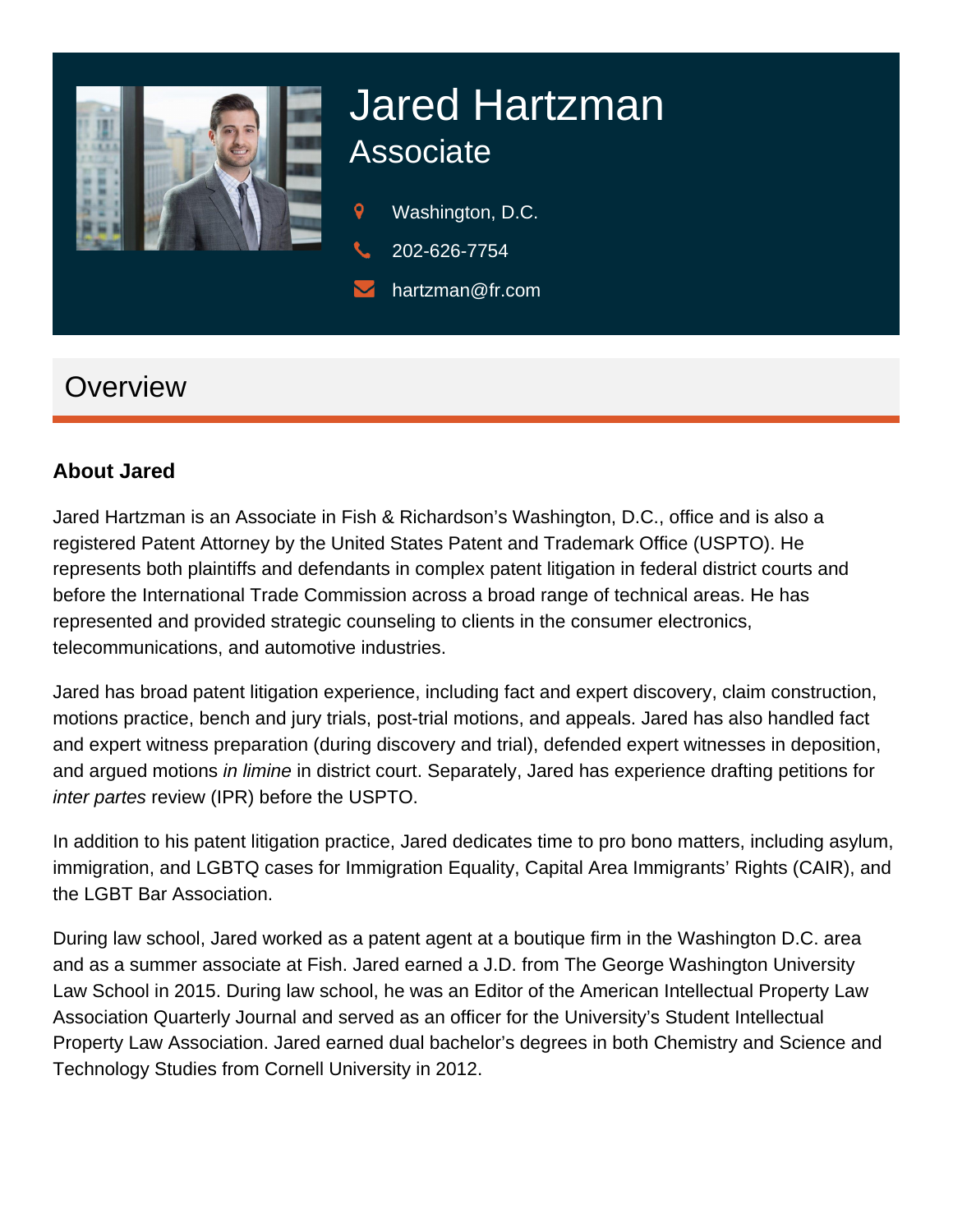### Focus Areas

# **Services**

- Litigation
- Post-Grant
- ITC Litigation
- Patent Litigation
- Trade Secret Litigation

### **Industries**

- Consumer Products
- Electrical and Computer Technology
- Hardware
- Software
- Telecommunications
- Transportation

# Education

J.D., George Washington University Law School (2015) Editorial Staff Member, American Intellectual Property Law Association Quarterly Journal

B.A., Science and Technology Studies, Cornell University (2012)

B.A., Chemistry, Cornell University (2012)

# **Experience**

### **District Court**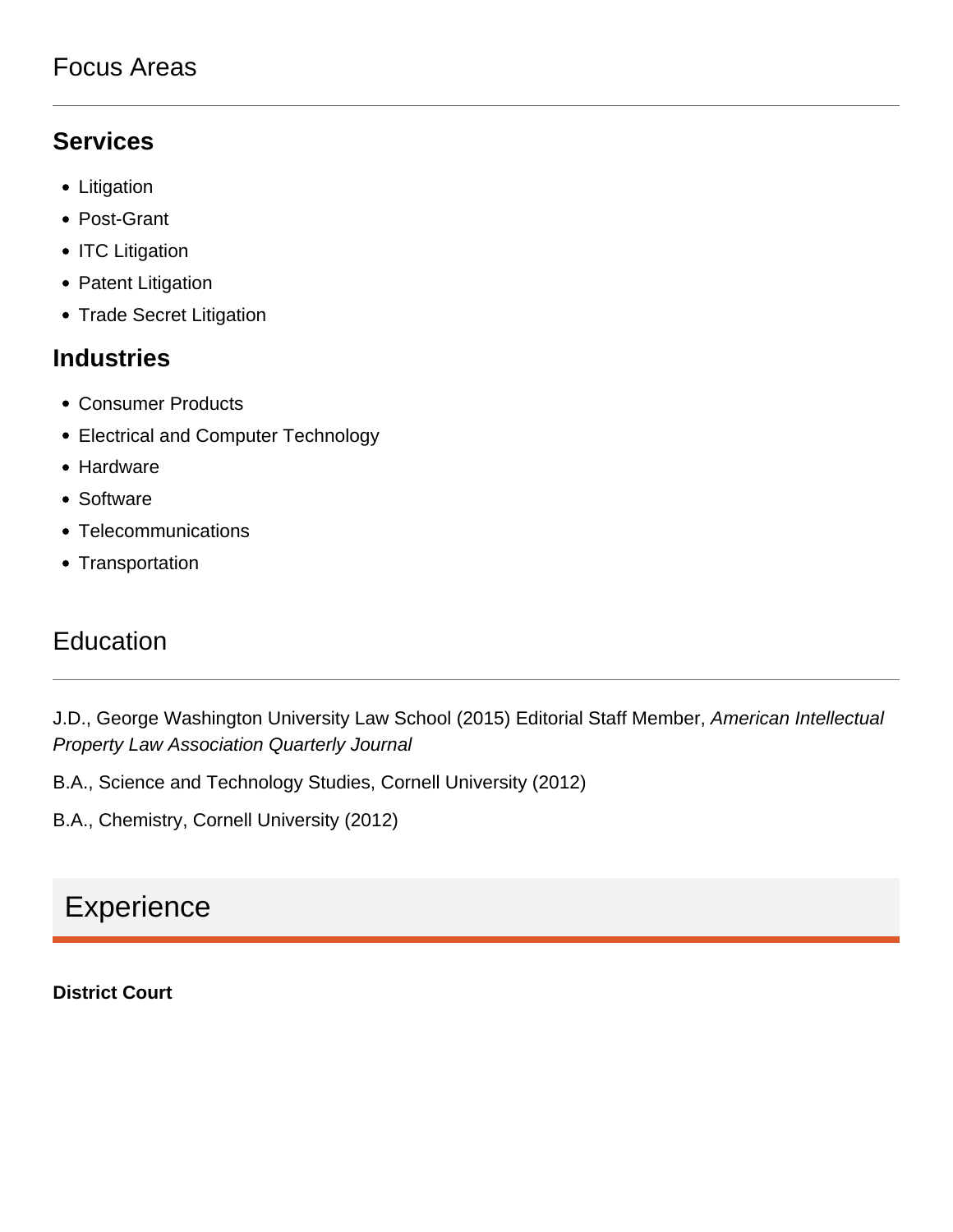Divx, LLC v. MediaTek Inc. and MediaTek Singapore PTE. LTD., 2:21-cv-306 (E.D.T.X.) – Represented defendants MediaTek Inc. and MediaTek Singapore PTE. LTD. in a district court litigation involving contract disputes and trade secrets usage. Favorable settlement.

Mondis Technology Ltd. v. LG Electronics, Inc. and LG Electronics U.S.A., Inc., 2:15-cv-04431 (D.N.J.) – Represented defendant LG against Mondis in single-patent infringement case involving computer display technologies.

Hera Wireless S.A. and Sisvel UK Limited v. LG Electronics, Inc. and LG Electronics U.S.A., Inc., 1:17-cv-1089-RGA (D. Del.) – Represented defendant LG against Hera and Sisvel in multi-patent infringement case involving mobile telecommunications devices and televisions. Favorable settlement.

### **Circuit Court**

Great Concepts, LLC v. Chutter, Inc., No. 2022-1212 (Fed. Cir.) – Represented Appellant Great Concepts, LLC in appeal from Trademark Trial and Appeal Board.

EnergySource Minerals, LLC, v. TerraLithium LLC, Nos. 2022-1090, 2022-1091 (Fed. Cir.) – Represented Appellant EnergySource Minerals LLC in appeal from IPR.

Raytheon Technologies Corporation v. General Electric Company, etc., No. 21-1166 (Fed. Cir.) – Represented Appellant Raytheon Technologies Corporation in appeal from IPR.

### **Section 337 Investigations – International Trade Commission**

Certain Adalimumab, Processes for Manufacturing or Relating to Same, and Products Containing Same, Inv. No. 337-TA-1296 – Represented Respondents Alvotech and Ivers-Lee against Complainant AbbVie in trade secret litigation.

Certain Capacitive Touch Sensing Systems, Capacitive Touch Sensing Controllers, Microcontrollers With Capacitive Touch Sensing Functionality, and Components Thereof, Inv. No. 337-TA-1268 – Represented Respondent Cypress Semiconductor Corp. against Complainant Neodron Ltd. in multipatent infringement case involving capacitive touch sensing controllers. Favorable settlement.

Certain Power Inverters and Converters, Vehicles Containing the Same, and Components Thereof, Inv. No. 337-TA-1267 – Represented Respondent General Motors LLC against Complainant Arigna Technology Limited in patent infringement case involving power inverters and electric vehicles.

Certain Digital Video-Capable Devices and Components Thereof, Inv. No. 337-TA-1224 – Represented Respondents LG, MediaTek, and HP against Philips in patent infringement case involving content protection technologies.

Certain Subsea Telecommunication Systems and Components Thereof, Inv. No. 337-TA-1113 –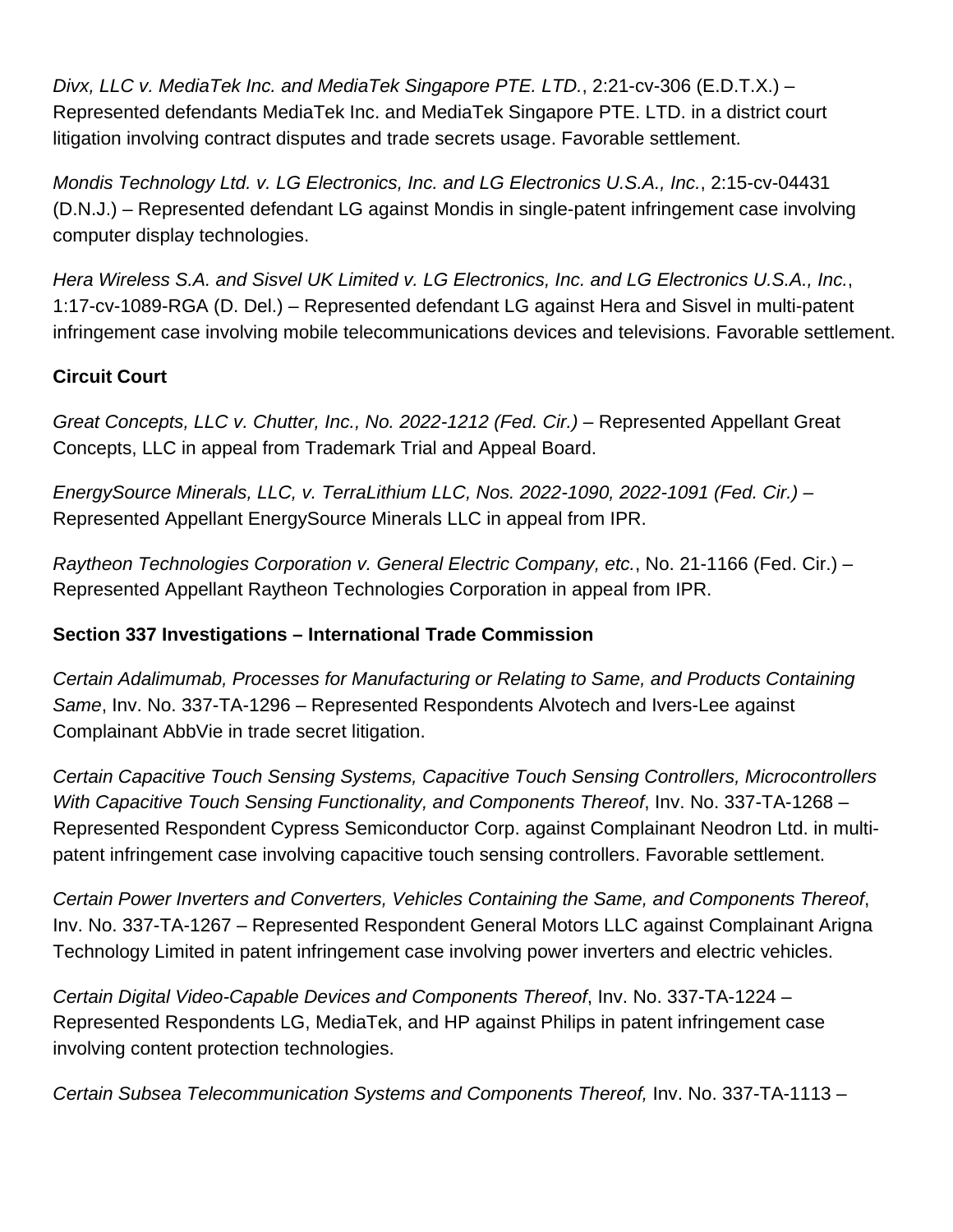Represented Complainant NEC against Respondents Xtera and MC Assembly in patent infringement case involving subsea telecommunication systems.

Certain Subsea Telecommunication Systems and Components Thereof, Inv. No. 337-TA-1098 – Represented Respondent NEC against Xtera in multi-patent infringement case involving subsea telecommunication systems.

Certain Graphic Systems, Components Thereof, and Consumer Products Containing the Same, Inv. No. 337-TA-1044 – Represented Respondent LG against AMD in multi-patent infringement case involving graphics processing systems. Favorable settlement.

Certain Hybrid Electric Vehicles and Components Thereof, Inv. No. 337-TC-1042- Represented Complainants Paice and Abell against Ford in multi-patent case involving hybrid-electric vehicles. Favorable settlement.

Certain Hybrid Electric Vehicles and Components Thereof, Inv. No. 337-TC-998- Represented Complainants Paice and Abell against Volkswagen, Audi, and Porsche in multi-patent case involving hybrid-electric vehicles. Favorable settlement.

Certain Automated Teller Machines, ATM Modules, Components Thereof, and Products Containing Same, Inv. No. 337-TA-972- Represented Respondent Nautilus Hyosung against Diebold in multipatent infringement case involving a wide array of technology associated with ATMs.

Certain Network Devices, Related Software and Components Thereof I & II (USITC 337-TA-944 & - 945) – Represented Respondent Arista Networks in patent infringement cases.

#### Pro Bono

Immigration Equality –

- 1. Providing counsel to LGBT individual from Nigeria seeking asylum in affirmative asylum proceedings.
- 2. Providing counsel to LGBT individuals from Jamaica seeking affirmative asylum in the United States.

CAIR Coalition – Representing client in bond-reduction proceedings before Immigration Court. Upon written motion, obtained order granting reduced bond amount.

Turner v. Pidgeon, No. 17-424 (2017) – Drafted Brief of Amici Curiae to Supreme Court of the United States on behalf of LGBT Bar Association in Support of Sylvester Turner and City of Houston in case to decide whether the Supreme Court of Texas correctly decided that [Obergefell v. Hodges](https://web.archive.org/web/20210412024229/http://www.scotusblog.com/case-files/cases/obergefell-v-hodges/) and Pavan v. Smith "did not hold that states must provide the same publicly funded benefits to all married persons," regardless of whether their marriages are same-sex or opposite sex.